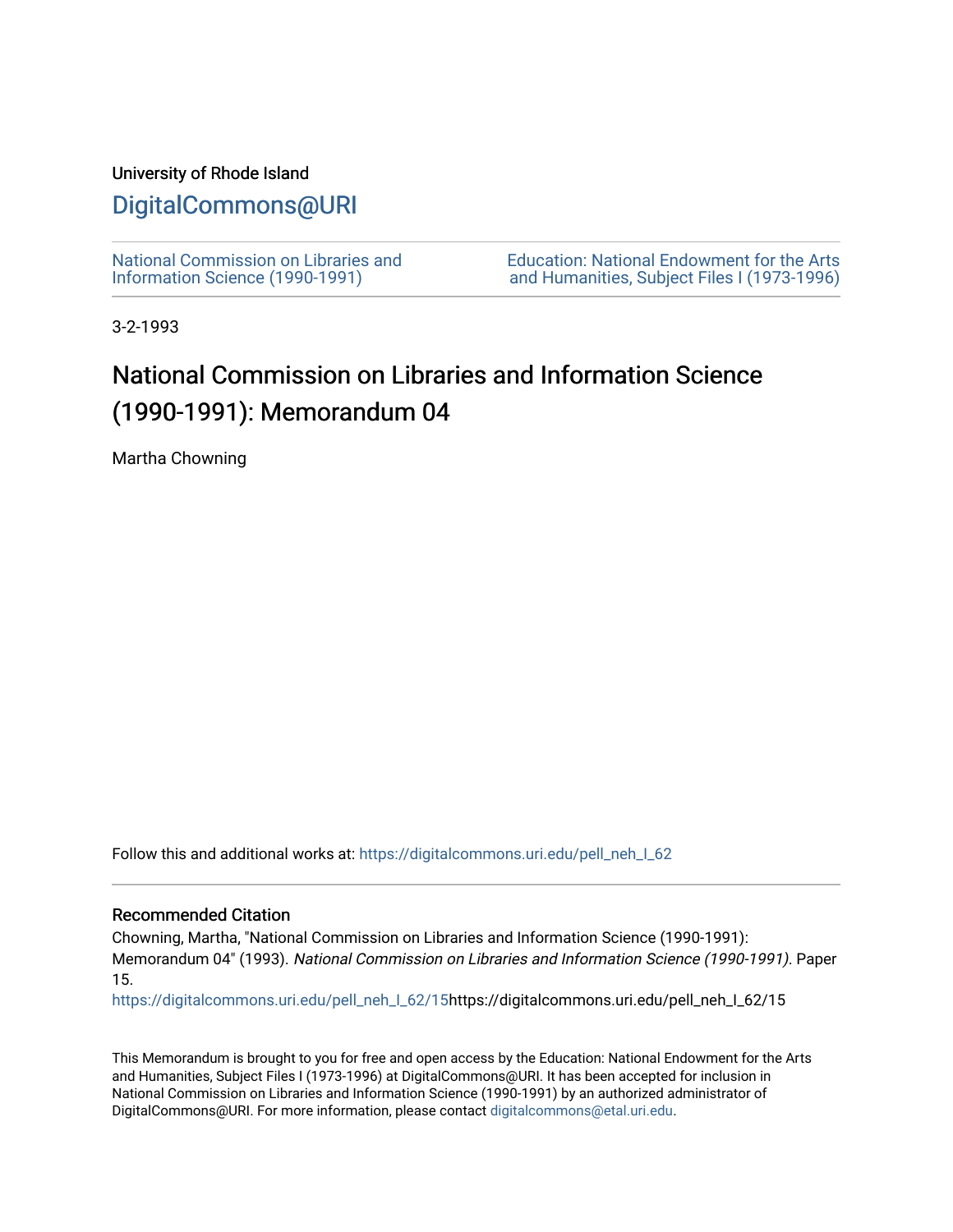| NATIONAL ENDOWMENT FOR THE HUMANITIES |  |  |
|---------------------------------------|--|--|
|                                       |  |  |

.<br>«Авинатом п.с. 20506



## **FACSIMILE MESSAGE LEAD PAGE**

|              | DATE $3/2/93$ TIME 2:40 pm |  |                       |
|--------------|----------------------------|--|-----------------------|
| <b>PAGES</b> |                            |  | (INCLUDING THIS PAGE) |

| <b>FROM:</b>                       | TQ:                      |
|------------------------------------|--------------------------|
| NAME M. Chowning NAME Sandy Crary  |                          |
| OFFICE Chairman's office OFFICE    |                          |
| ADDRESS $N \in \mathbb{H}$         | <b>ADDRESS</b>           |
| CITY, STATE $\qquad \qquad \qquad$ | CITY, STATE _____        |
| TELEPHONE NO. ( )                  | TELEPHONE NO. 1          |
| FAX NO. (202) 606-8588             | FAX NO. $(202)$ 224.1044 |

**MESSAGE:** 

 $G$ andy - FYI -I'm sure this information is redundant to<br>you, but I wanted you to have a copy as<br>I have furnished a copy to Bill Gilcher at Presidential Densonnel.

Please call me when you get the fax, as I'd uike to discuss something else with you.

Mantra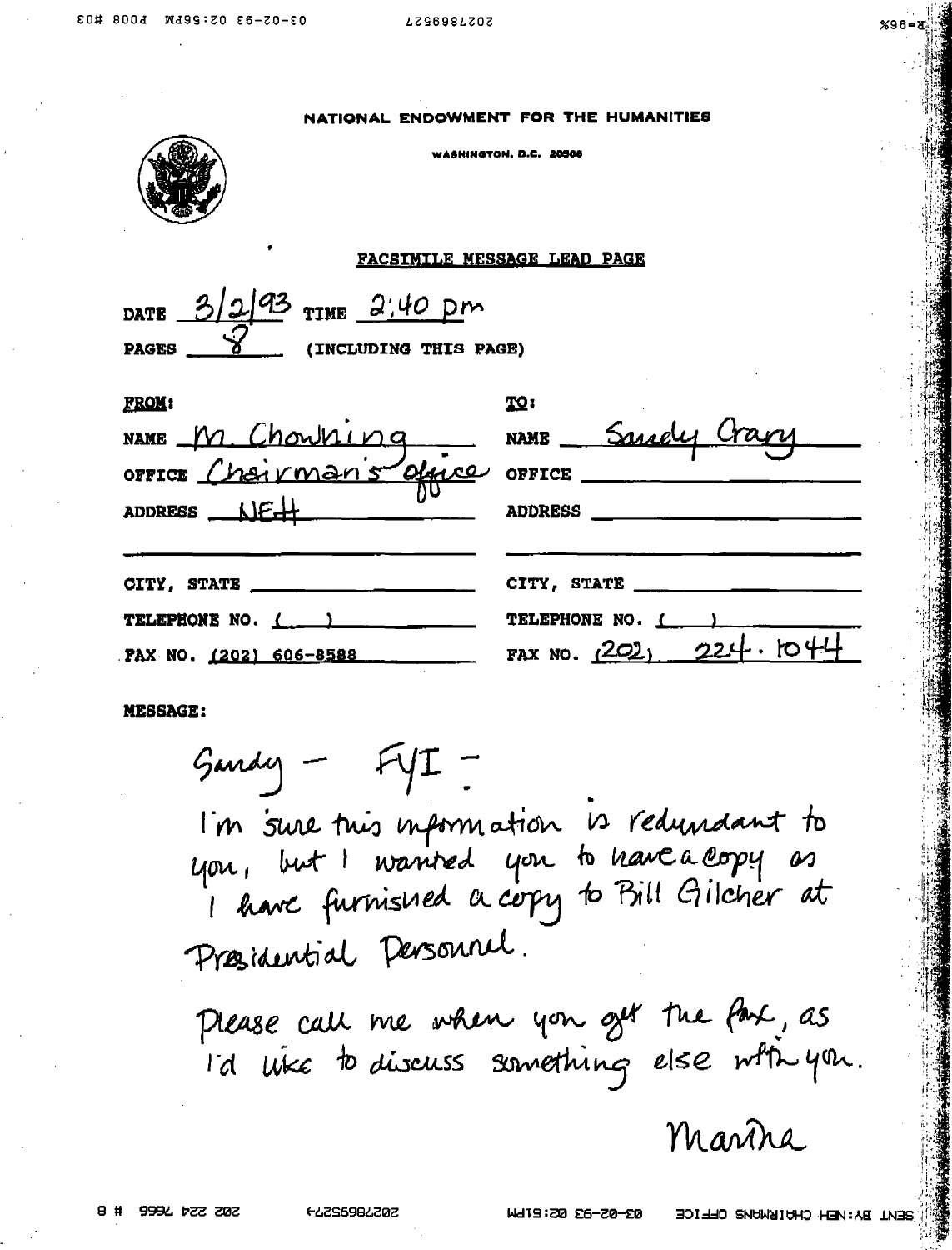$\cdot$   $\cdot$   $\cdot$ 

 $\cdot$  ,  $\cdot$ ,  $\cdot$ 

. ·:·

NATIONAL ENDOWMENT FOR THE HUMANITIES

WASHINGTON. D.C. 20808



March 2, 1993

**MEMORANDUM** 

TOI

PB.OJI:

Martha Chowning Tom Phelps, Public Programs

SlJBJBCT:

National Commission on Libraries and Information Scienoe

Attached for your information are two short pieces from The Bowker Annual: Library and Book Trade Almanac, 1991-2. While it is not absolutely current, it has some inforaation that might be useful to you. You will see that the first piece (page 107-110 of the Annual, my numbers  $1 - 5$ ) is about the National Commission. It is written by Charles E. Reid., the foraer Chairperson of the Commission. Peter Young is the Executive Director, a staff position, not an appointed one. Reid is no longer a Commissioner. At the time of the attached report,<br>Michael Farrell was elected (by the commissioners) as an alternate to the commission's executive committee. Be has since been elected by the commissioners to replace Reid as the Chaiz'paraon.

In the second report on the White House Conference on Library and Information Services, beginning on page 5 (my numbers), the priorities are outlined as voted on by delegates sent by the states, district, and territories to the conference. Farrell has problems with all of this "free access stuff," and problems with lfRIN (priority 2), whiah is somethinq Vice President Gore very much supports. I have also been told that Farrell has problema with the Pedaral role for these priorities, or platform statements, as they are sometimes called.

If you want more information, let me know. While I may not know it first hand, I can get it (confidentially) from people in the profession that are closer to the inner workinqs at NCLIS than I am.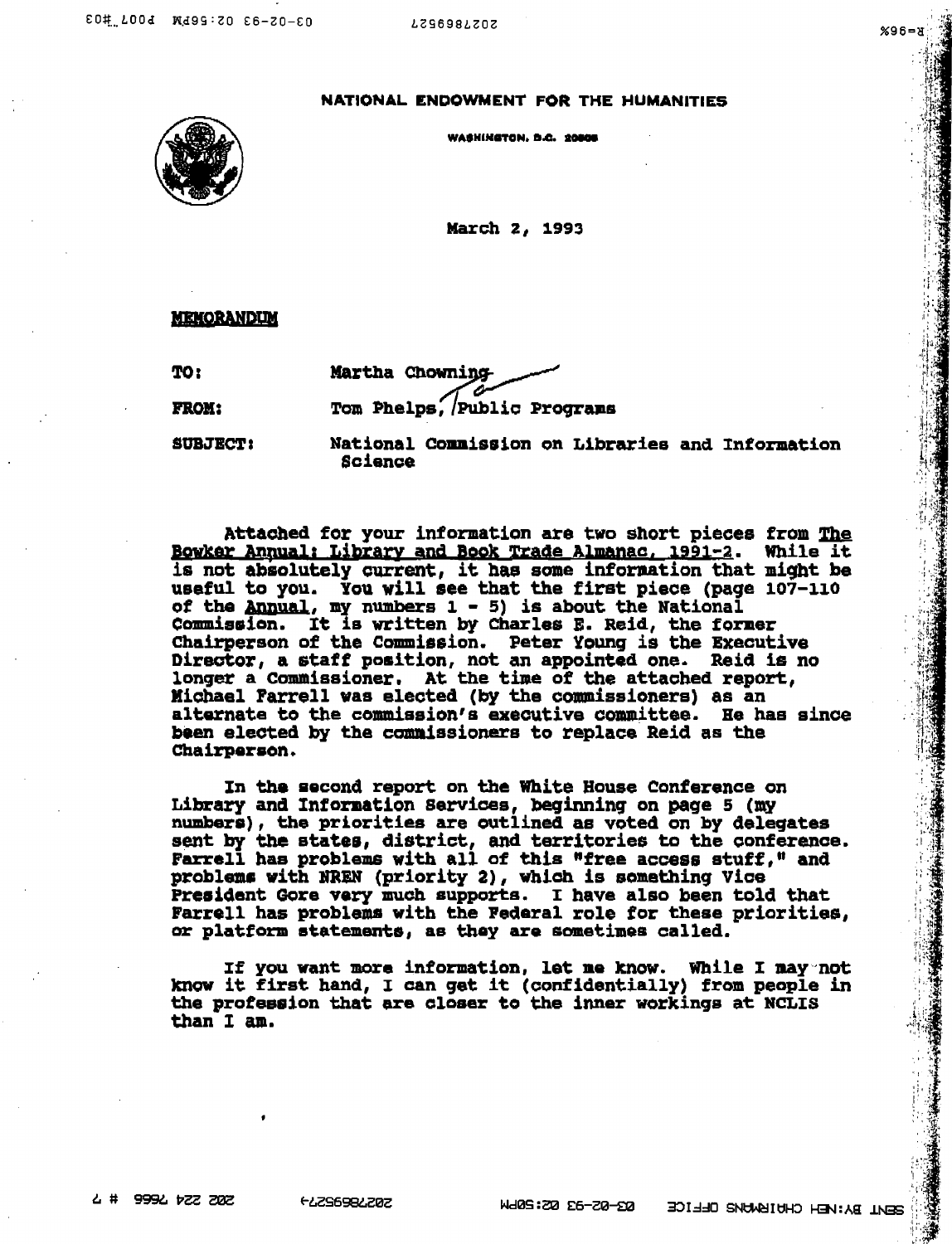:re agreement la mity. It is hoped for Library and the end of 1992.

# Federal Agency and Federal Library Reports

# **National Commission on Libraries** and Information Science

1111 18th St. N.W., Suite 310, Washington, DC 20036<br>202-254-3100, FAX 202-254-3111

Charles E. Reid Chairperson

The three major events in 1991 for the National Commission on Libraries and Information Science (NCLIS) were the commission's twentieth anniversary celebration in January, the second White House Conference on Library and Information Services (WHCLIS) in July, and the passage of technical amendments to the commission's enabling legislation in August. The White House conference dominated all other activities, but the commission pursued and made progress on other programs, too, despite a budget of \$732,000 (\$18,000 less than the previous fiscal year), staffing at only 6.5 full-time-equivalent positions (the level resulting from cutbacks during 1990), and vacant scats on the commission.

Charles Reid continued as commission chairperson, and Peter Young as executive director. In January Elinor Swaim was elected to a one-year term as vice chairperson and Daniel Casey to the executive committee, with Michael Parrell as alternate. Other members were Wanda Forbes, Jerald Newman, Julia Li Wu, and Winston Tabb, representing Librarian of Congress James Billington. Kay Riddle was confirmed as a commissioner in May 1991, and the terms of Carol DiPrete and Raymond Petersen expired in July 1991. In November the Senate confirmed DiPrete and Barbara Taylor for second terms and Norman Kelinson, Ben-Chieh Liu, and James Lyons as new commissioners.

## **Highlights of the Year**

#### **Twentieth Anniversary Celebration**

On the evening of January 23, 1991, more than 250 current and former commissioners gathered with staff, associates, friends, and other distinguished guests in the  $Li<sup>2</sup>$ brary of Congress for a reception to celebrate NCLIS's twentieth anniversary. The event was cosponsored by the Center for the Book, which also launched its "1991 -The Year of the Lifetime Reader" campaign. First Lady Barbara Bush was present to receive the Twentieth Anniversary Special Recognition Award for her work in support

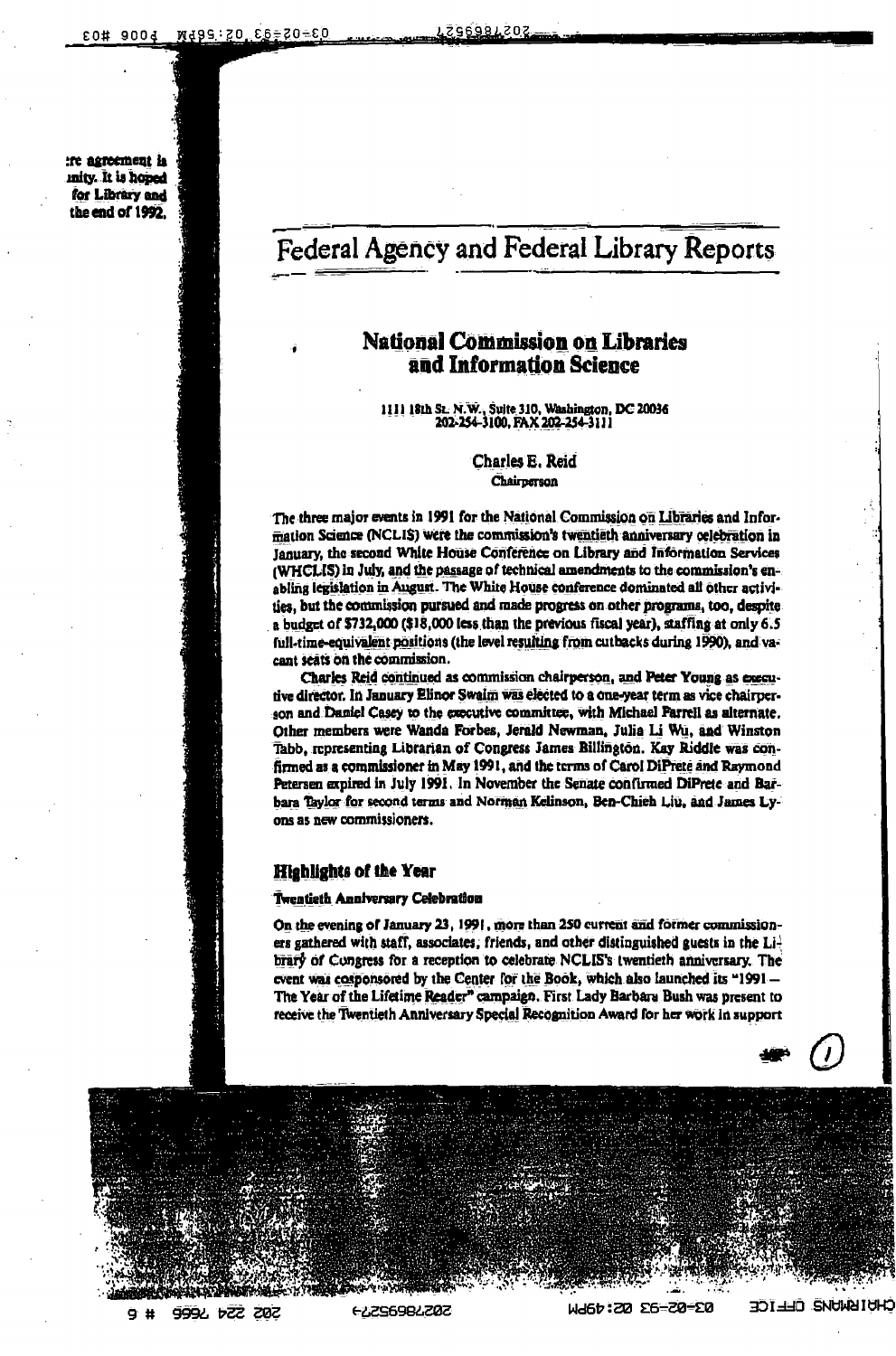literacy. The 1991 Annual Recognition Award went to the Girl Scouts of the U.S.A. r its "Right to Read" project.

#### 'hite House Conference on Library and Information Services

he White House Conference on Library and Information Services (WHCLIS) was anned and conducted under the direction of NCLIS. NCLIS Chairnerson Charles aid and WHCLIS Advisory Committee Chairperson Richard Akeroyd were conferice cochairpersons, and Joseph Fitzsimmons was vice chairperson. Commissioners rved on committees dealing with delegates' credentials and conference rules and recnimendations. At the last of several ioint sessions on October 24-25, WHCLIS Adviry Committee members shared their observations and suggestions for actions with CLIS representatives. [A special report on the conference, held July 9-13, 1991, in /ashington, D.C., appears in the Special Reports section earlier in Part 1-Ed.1

On November 21, NCLIS presented the WHCLIS summary report to President ush. He had 90 days to transmit the report to Congress with the administration's recmmendations. At year's end, NCLIS had began identifying priorities and methods for pordinating efforts to implement the 95 recommendations passed at the conference.

#### echnical Amendments to NCLIS Statute

m August 14, President Bush signed into law (P.L. 102-95) amendments to the comission's enabling legislation (P.L. 91-345). The new law makes clear that NCLIS is be involved in international cooperative activities and that it can receive monetary nd other contributions. It also increases the commission's 20-year-old authorization yel from \$750,000 to \$911,000 for FY 1992 and authorizes "such sums as may be ecessary" for all subsequent years. (The actual appropriation for FY 1992 is B31,000.)

#### ibrary and Information Services to Native Americans

he Committee on Library and Information Services to Native Americans held its surth and fifth regional hearings to obtain information on the status of tribal library nd information services and to receive recommendations on the kinds of services eeded by the tribes living in each region. (The first hearing, for the Southwest, was 1 Santa Fe. New Mexico, in January 1989. The second, for the Southeast, took place 1 Winter Park, Florida, in March 1990. The Northeast hearing was held in Hartford, 'onnecticut, ou October 24, 1990.)

Twenty-three tribes participated in the fourth regional hearing in Seattle, Washexton, on August 16, 1991, for the Pacific Northwest and the Mountain Plains. Beare the hearing, site visits were conducted in California, Montana, and Washington. he fifth hearing, in Anchorage, Alaska, on October 16, 1991, was also preceded by te visits. At both hearings there was testimony in support of improved library facilies, professionally trained library staff, technical assistance, and additional and constent funding for tribal libraries.

While the two hearings and the site visits were being planned and carried out, a rategic plan was being drafted to provide Native American tribes with adequate lirary and information services. The commission also helped plan and carry out the ebruary 28-March 3 pre-White House Conference on Native American Library and

Information Services and the special May 23 hearing on Native Americans, called by Senator Daniel Inouve (D-Hawaii), chairperson of the Select Committee on Indian Affairs. A forum on library and information services to Native Americans on May 22 was cosponsored by NCLIS, the National Indian Policy Center, the American Indian Library Association, and the Society of American Archivists.

#### **Library Statistics**

NCLIS continued to work with the National Center for Education Statistics (NCES) on the cooperative library statistics program begun in 1988. In April 1991, NCES made avnilable the first data from 8.699 public libraries in all 50 states and the District of Columbia, based on national standard data elements and definitions, in both printed and machine-readable form on floppy disks. By the end of September, all data for 1990 had been collected and were being analyzed for completeness and quality before publication in 1992. Development of the Public Library Universe File, with directory information on all public library service units in the United States, progressed much more rapidly in 1991 than expected.

NCLIS, NCES, and the American Library Association's Office for Research and Statistics took a major step forward in 1991 in their cooperative work on academic library statistics. Standard software was used to record the 1990 statistics submitted by the states. This could expedite publication of the data by nine to twelve months. Further improvements in the quality and usefulness of the data from the 1992 and 1994 biennial academic library surveys are planned.

A new questionnaire on school library media centers and specialists, developed by NCES in cooperation with NCLIS and the American Association of School 1.1brarians, was field-tested in March 1991. The major NCES School and Staff Survey for 1990–1991 also contains several key questions on library media centers. Surveys being planned include a state library survey and a survey of federal libraries and information centers, which may be implemented in 1993. A survey of state-based networks is also under consideration.

#### **Sunnort for Executive and Legislative Branches**

Working with the Legislative Reference Division of the Office of Management and Budget (OMB) - which coordinates and clears executive agencies' recommendations on proposed, pending, and enrolled legislation-NCLIS reviewed documents pertaining to the reauthorization of the Higher Education Act, the High Performance Computing Act (with a section on the National Research and Education Network). the American Technology Preeminence Act, and the National Literacy Act. The commission also conferred with OMB regarding the proposed revision to Circular A-130. "Management of Federal Information Resources."

NCLIS helped to arrange the joint congressional hearing during the White House Conference on Library and Information Services. NCLIS Chairnerson Reid sent letters to the states encouraging them to adopt and implement policies similar to the congressional resolution on permanent paper and subsequently reported to Congress on their responses regarding use of permanent paper or plans to do so.

띪

..<br>R

See prior free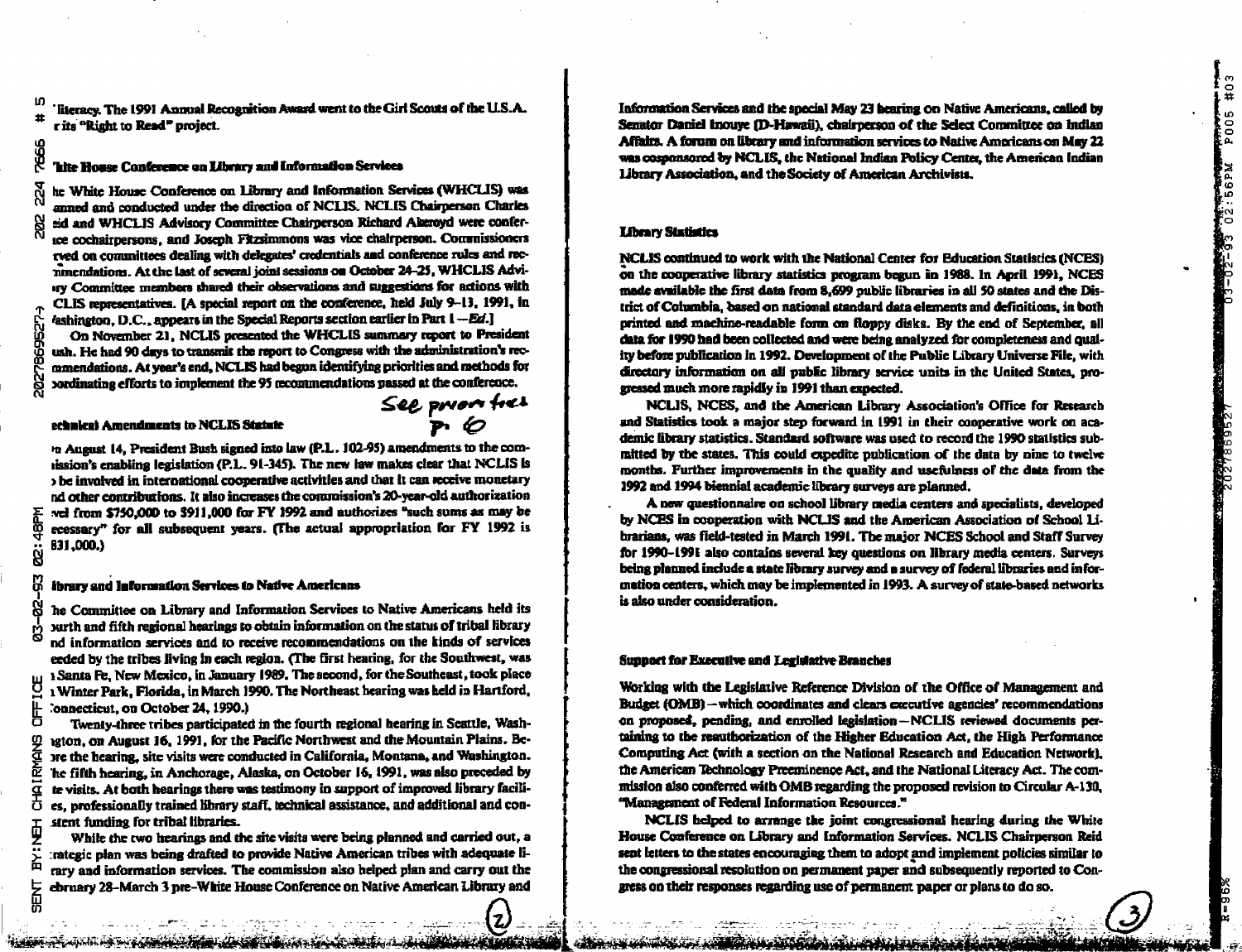

#### / Federal Atlency and Federal Library Resorts

#### **International Programs**

Since FY 1986, NCLIS has cooperated with the Department of State to monitor and coordinate proposals for International Conventions and Scientific Organizations Contributions (ICSOC) grants and to disburse the funds. The six-year total is \$1,055,500, of which \$182,000 was awarded in FY 1991 to support a variety of international library, information, and archival activities. The technical amendments to the commission's enabling legislation that passed in late summer make it clear that NCLIS is to be involved in international cooperative activities (P.L. 102-95, sec. 4.).

In August 1991, Commissioner Daniel Casey represented NCLIS at the International Federation of Library Associations and Institutions (IFLA) conference in Moscow, During meetings with Casey, IFLA's president and secretary expressed interest in adapting the commission's Principles of Public Information for international use.

# **National Technical Information Service**

Technology Administration<br>U.S. Department of Commerce, Springfield, VA 22161 703-487-4650

> Dorothy Aukofer MacEoin Fellow, Office of the Director

The National Technical Information Service (NTIS) is a self-supporting federal agency that actively collects and organizes scientific, technical, engineering, and business-related information generated by U.S. and foreign governments and makes it available for public sale. The volume and subject matter of the information have expanded dramatically since the service was established in 1945 as the Publications Board. The core collection now incorporates more than 2 million works covering current events, business and management, foreign and domestic trade, general statistics, environment and energy, health and the social sciences, and hundreds of other areas. The material is not limited to printed reports and documents. NTIS also provides access to electronic bulletin boards and carries computer software and computerized data files on tape, diskette, and optical disc. The NTIS Federal Computer Products Center carries more than 2,300 data files and 1,900 software programs.

In FY 1991, NTIS added 79,000 works to its edilection and provided information to more than 500,000 individuals and organizations. Coverage is worldwide; nearly one third of new material comes from foreign sources.

All materials are permanently available. When governitiont agencies, their contractors, and grantees forward reports and other items to NTT. these items are cataloged, indexed, abstracted, and entered into the NTIS computerized bibliographic database. The database is available to the public through a number of commercial online vendors, which are listed in the free NTIS Products and Services catalog. (For a catalog, call 703-487-4650 and ask for PR-827.)

NTIS is unique among government agencies in that it operates independently of tax-supported congressional appropriations. By law, NTIS is required to recover the

9994 b22 202

**FLZS698LZ0Z** 

**WALD:20 26-20-20** SENI BA: VEH CHUIBWUNS OLLICE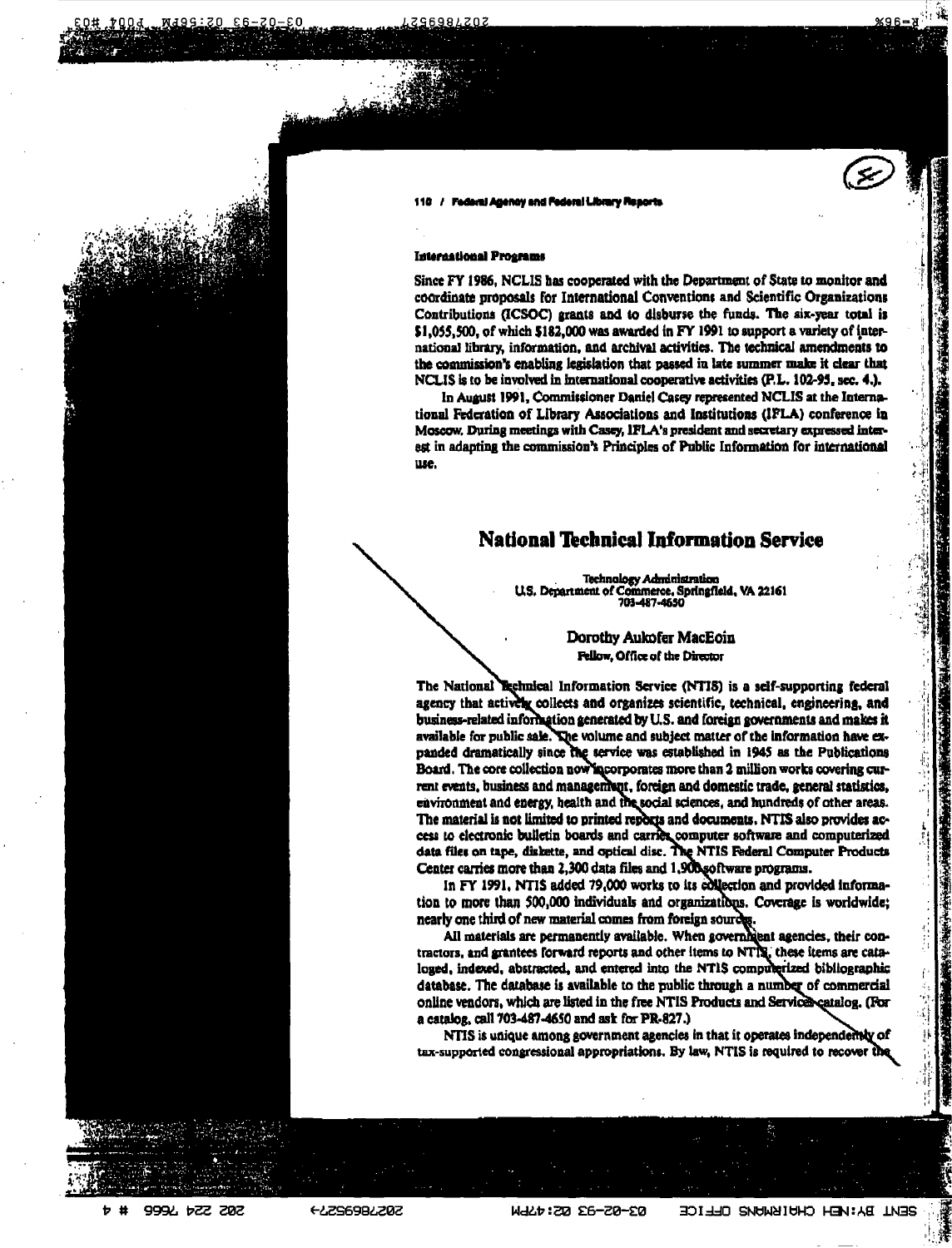202786952

# **WHCLIS: The Second White House Conference** on Library and Information Services

**Rhea Farberman** Director, Public Affairs White House Conference on Library and Information Services

On July 9-13, 1991, 700 delegates from all 50 states and six U.S. territories, the District of Columbia, and the Native American community convened in Washiagton, D.C., at the second national White House Conference on Library and Information Services to consider the future role of library and information services in a rapidly changing society. The culmination of many years of grass-roots activity and interest, the conference stemmed directly from a joint congressional resolution (PL 100-382) calling on the president to authorize and request a second White House Conference.

The seeds of the 1991 conference were planted more than a decade ago at the first national conference on library and information services when the Information Age and the personal computer were in their infancy. The 1979 conference produced 64 policy recommendations including one that "a White House or federal Conference on Library and Information Services be held every decade to establish the national information goals and priorities for the next decade, to assure effective transfer of knowledge to citizenry, and to accomplish this goal in light of accelerated changes in information and technology practices."

### **Designing the Conference**

Planning for the second White House Conference began in 1985 with the creation of the White House Conference Preliminary Design Group. The 17-member committee appointed by the National Commission on Libraries and Information Science was charged with suggesting the scope and focus of the conference.

In its December 1985 report, the group identified three overarching themes for the conference: "increased productivity, literacy, and sound government decision making" as "critical to the health of our nation." Calling libraries "information agencles in an information society" and "indispensable to the economic well-being of our nation." the group proposed that the second White House Conference consider ways for libraries:

- To make information accessible to all people through networks that link the resources of public, university, school, and special libraries
- To provide business and industry improved access to needed information
- To ensure access to new information technology
- To support formal education for fiteracy more effectively
- To best extend literacy and other basic information services to people in rural areas and the disadvantaged
- To support lifelong learning for people of all ages, conditions, and abilities
- To serve as effective information centers for all citizens

• To make use of technology to store, analyze, and transmit information needed by government decision makers and the public

A secondary purpose of the conference would be to increase public support for libraries and appreciation for the importance of the nation's information resources.

## **Fine-tuning the Platform**

Thousands of Americans had the opportunity to participate in the democratic process and express their support for libraries and access to information by taking part in preconference activities.

During the five grueling days of the national conference in Washington, dele- $\ddot{\,}$ gates fine-tuned the recommendations that had "funneled up" from the grass-roots level into a coherent platform consisting of 95 policy recommendations. Following are the priority recommendations that are expected to focus legislative initiatives at both the state and federal levels. Fron tes

- Adoption of an Omnibus Children and Youth Literacy Initiative
- · Creation and funding of the National Research and Education Network **NREN**
- Sufficient funding for libraries to provide the information resources needed for increased U.S. productivity and competitiveness
- Creation of a model library marketing program
- Literacy initiatives including the development of a national training model for library literacy programs
- Adoption of a national information preservation policy
- Development of networks connecting rural, small, urban, and tribal libraries
- Creation of library programs and materials for multicultural, multilingual populations
- Amendments to copyright legislation respective to new and emerging information technologies
- Expansion of the Preedom of Information Act to ensure access to all nonexempt information whether received by the federal government or created at public expense regardless of physical form or characteristics
- Designation of libraries as educational institutions for lifelong learning and inclusion of libraries in all legislation, regulations, and policies designed to support and improve American education

In the words of conference Cochairperson Richard Akeroyd, "The WHCLIS platform recommends programs and policies which would strengthen the role of libraries as educational institutions, ensure access to information for more Americans and teach fiteracy skills. When they are implemented, these recommendations will allow our national information infrastructure to meet the challenges of a more diverse American society, more complex information technologies, and a more complex world.<sup>"</sup> Specifically, the proposals suggest ways library and information services can advance literacy, productivity, and democracy and make library services for young people and underserved populations a priority.

8

ß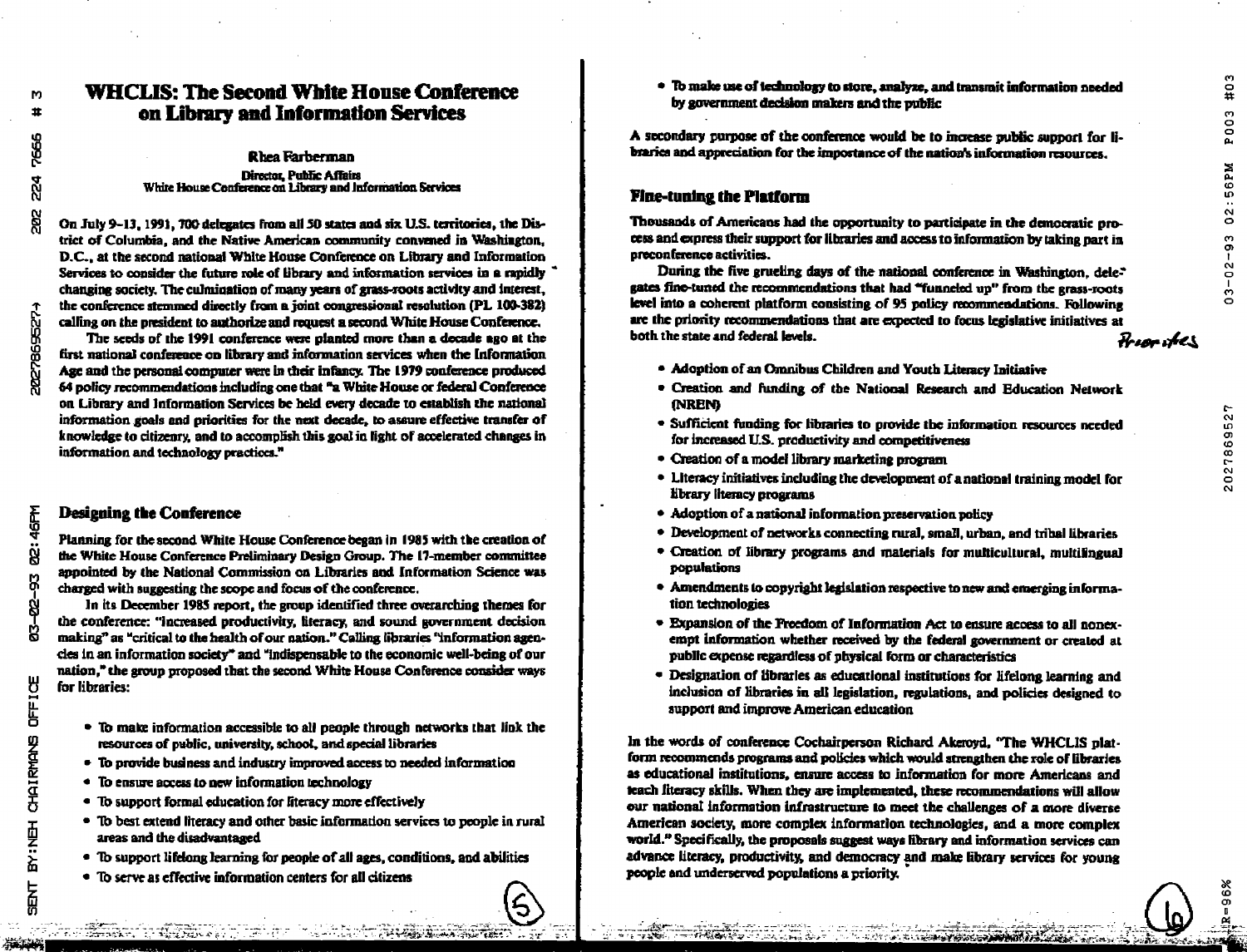2027869527

Some members of the library community have expressed concern that the sheer number of recommendations (95) may hinder the implementation process. But a review of the recommendations clearly reveals the small number of overarching themes that are of utmost importance to the delegates. "If even half of the resolutions passed by the conference are acted upon, we will see significant change in this country in terms of access to information for all Americans." concludes John Tyson, state librarian of Virginia and a conference delegate.

Information 2000: Library and Information Services for the 21st Century the summary report of the conference, was presented to President Bush in November 1991. The president transmitted the report with his response to Congress in February 1992. Governors and state library officials also received a copy, and the report is available for public review at federal depository libraries pationwide.

# WHCLIS: "A Process, Not an Event"

Bill Asp. director of the Minnesota State Office of Library Development and Services and a member of the White House Conference Advisory Committee, calls WHCLIS "a process, not an event." Indeed, the 95 policy recommendations adopted by delegates to the national conference in July 1991 were the results of years of planning and the input of thousands of Americans.

"The timing of the second White House Conference created high hopes and high expectations for the process," states Akeroyd, state librarian of Connecticut as well as conference cochairperson and chairperson of the conference advisory committee. "During the 1990s, we will face new and exciting opportunities for libraries to play center stage in American education and economic development, but we are also facing declining resources for libraries. Many libraries are being asked to do more with less and are looking to the WHCLIS recommendations for help and direction."

"This conference really is the voice of the American people concerning library and information services," Charles Reid, conference cochairperson, said at the close of the conference, and it remains true today. "This process has identified the priority for national policy into the next decade for library and information services in relationship to access to information, education, and American productivity." Reidiconcluded. The mandate of Public Law 100-382 has been met; the full impact of the 1991 WHCLIS, however, is yet to be measured.

## The Process Continues: The Virginia Library and Information Services Task Force<sup>2</sup>

The Virginians who participated in the Virginia Governor's Conference on Library and Information Services were determined to see their deliberations and work bear fruit. To ensure that the agenda established at the Governor's Conference would stay before the people of the commonwealth, they passed Resolution 18, calling for the establishment of a group to follow up on the resolutions and undertake grass-roots implementation of the recommendations.

\*John C. Tyson, state librarian, and Frank Freimarck, VLIST cochairperson, supplied our information on developments in Virginia.

In response to that resolution, State Librarian John Tyson appointed the Virsinia Library and Information Services Task Force (VLIST). The 22-member task force of citizens and librarians. Governor's Conference and White House Conference delegates, observers, and volunteers is chaired by Trist McConnell and Fran Freimarck, Virginia's delegates to the White House Conference, Ida Patton of the state library's Public Library Development Division is staff liaison.

VLIST identified action already taken on Governor's Conference resolutions and issued a report. To create a framework for implementation of the remaining resolutions. VLIST grouped the resolutions and recommendations under four main initiatives: Libraries and Productivity: Library Cooperation: Library Services for Children and Youth: and Creating an Understanding of Libraries.

Elbrarles and Productivity is aimed at ensuring that librarians assist each individual in the commonwealth in reaching his or her potential for acquiring and applying skills as a productive worker or responsible citizen. Among its priorities is recognition of libraries by the governor and the legislature as an integral part of all plans for state education and telecommunication.

Library Cooperation is nimed at building and maintaining the Virginia Library and Information Network (VLIN) to allow equitable access and participation for all citizens and libraries. The network will be an example of public/private partnership to build a solid and more effective information infrastructure for Virginia's future economic and social health. Of paramount importance is that through state, local, and private funding, all idencies in the commonwealth will be able to convert bibliographic records to machine-readable format. In addition, libraries in the state will have a microcomputer and modem to access the online database and transfer data. This initiative also seeks to promote cooperative collection development among Vircinia libraries.

Library Services for Children and Youth is intended to ensure that the Commonwealth of Virginia meet the library-related needs of its children and youth. Among its priorities is the establishment of a statewide, resource sharing network that includes school libraries with media programs as equal partners with public libraries and ensures all youth access to the state's library and information resources. This initiative seeks to develop a partnership between school and public libraries to provide comprehensive library services to children and young adults. It provides grants to colleges and universities for the development and support of both undergraduate and graduate programs that prepare library and information service providers to serve children and young adults.

Creating an Understanding of Libraries will position libraries at the center of the information sector in the twenty-first century. To achieve this initiative, libraries need sound infrastructure and policy. Priorities include a comprehensive, statewide marketing plan and fostering an understanding of libraries and their services. The plan will emphasize the library as a resource to meet the educational, business, and personal needs of the community.

VLIST held its first public meeting January 16, 1992, the afternoon of the Virginia Library Association's Legislative Day, Participants received VLIST's report and proposed initiatives with enthusiasm and interest. The next steps are to identify responsible individuals who are willing to become involved, and specific strategies for implementing the priorities established for each initiative.

7666

Ñ

45PM ġ **OFFICE** 

CHAIRMANS

西岩石

と思